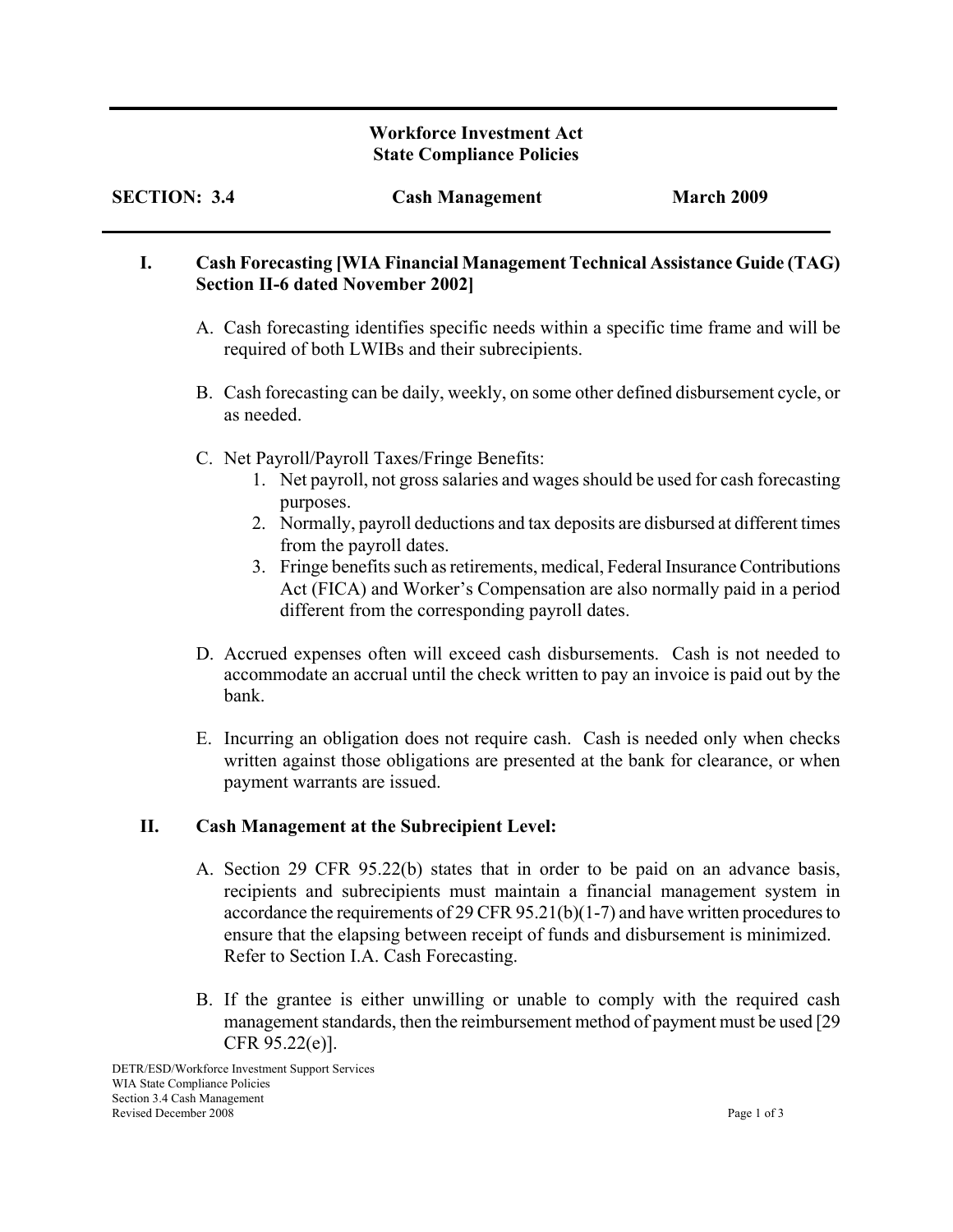- C. Grantees must limit requests for cash to the minimum amounts needed and must time their requests to meet actual immediate cash needs.
- D. Grantees/subrecipients will not be eligible for advance funds based on cash forecasting if they are considered "high risk" (WIA Financial and Administrative Review Guide dated November 2002).
- E. Reimbursement is the preferred method of payment if the standards in II A  $\&$  B above are not met [TAG II-6 and 29 CFR 95.22(e)].
- F. To the extent available, recipients shall disburse funds available from repayments to and interest earned before requesting additional cash payments [29 CFR 95.22 (g)].
- G. All funds are to be maintained in an insured interest bearing account unless the grantee/ subrecipient meets the conditions outlined below  $[29 \text{ CFR } 95.22 \times (k)(1-3)]$ :
	- 1. The recipient receives less than \$120,000 in Federal awards per year. The interest bearing account would not earn interest in excess of \$250 per year on Federal cash balances.
	- 2. The depository would require an average or minimum balance so high that it would not be feasible within the expected Federal and non-Federal cash resources.

## **III. Working Capital Advance**

- A. A working capital advance is a one-time process for a specified initial period designed to facilitate the start-up of projects that needs and qualify for an advance.
- B. After the initial advance reimbursements will be for actual cash disbursements (TAG Section II-6).

### **IV. Requests for Reimbursement:**

- A. Grantees shall prepare requests for reimbursements as follows:
	- 1. For requests prepared on a cash basis, outlays (expenditures) are the sum of actual cash disbursement for direct charges for goods and services, the amount of indirect expense incurred, and the amount of cash advances and payments made to contractors and sub grantees.
- B. Grantees shall submit a "Request for Reimbursement" form to DETR's Workforce Investment Support Services (WISS) unit. Within 10 working days, WISS will:
	- 1. Review and submit approved reimbursement requests to DETR/FM; or
	- 2. Provide written notification and explanation to the requestor as to why the request cannot be approved.